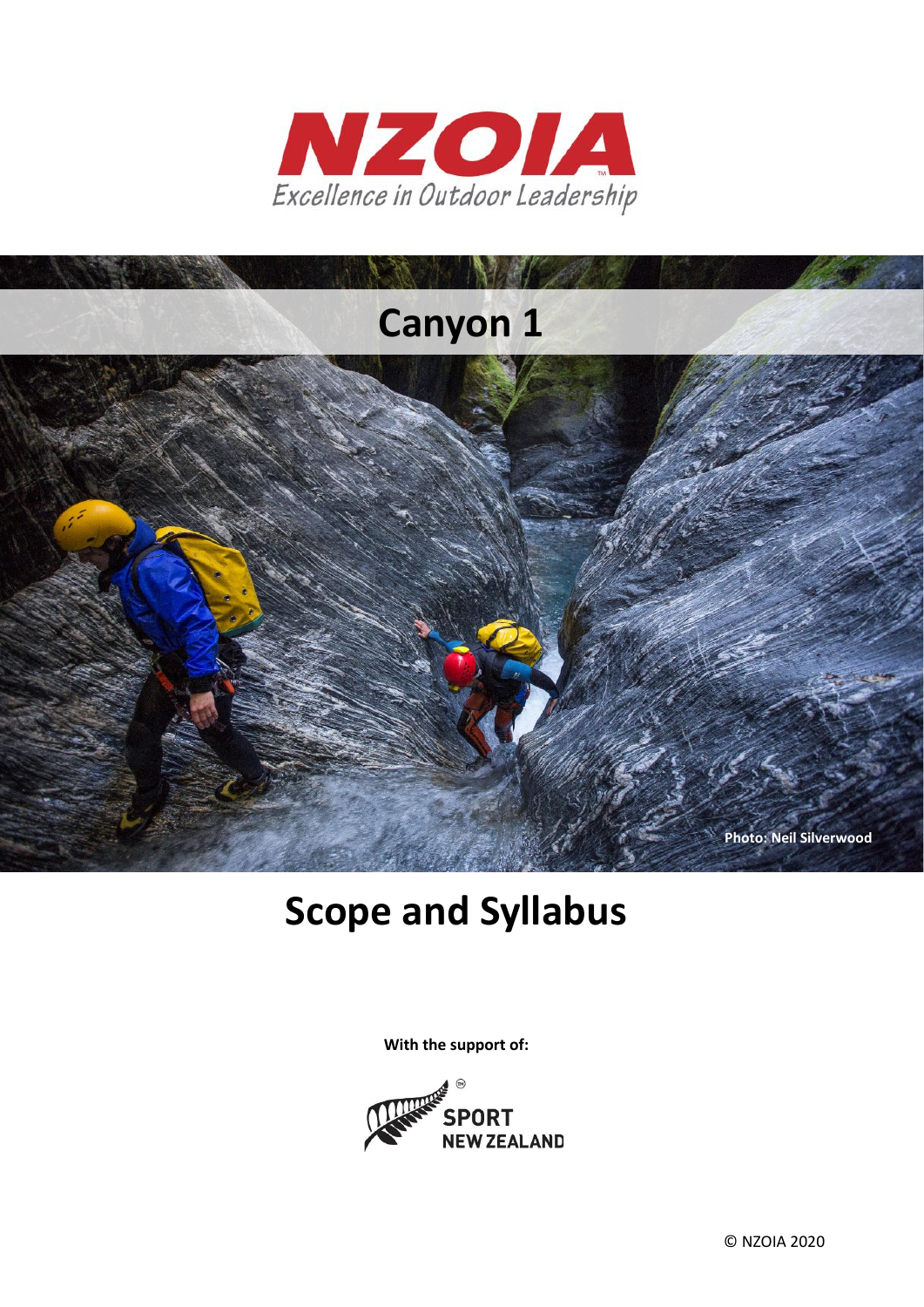# **NZOIA™ Canyon 1 Scope**

# **Canyon 1 Profile**

The NZOIA Canyon 1 is able to:

- Plan and prepare canyon experiences
- Lead and manage groups in canyons
- Apply effective safety management
- Instruct the canyon skills required for positive, educational and safe experiences
- Prepare and deliver teaching sessions
- Role model and promote accepted environmental practices
- Provide interpretive information about sites visited

### **Scope**

The holder of this qualification can organise, instruct and guide in canyons;

- with short pitches of less than 30 metres
- that can be negotiated using simple rope descent techniques
- with physical and water difficulty up to moderate difficulty e.g. canyons up to approximately grade v3a3II\*

\*The grading system referred to is the French grading system, and is the standard for grading in New Zealand. This is described in detail on the [Kiwi Canyons Grading Table](http://www.kiwicanyons.org/legend/grading/) found at [www.kiwicanyons.org.](http://www.kiwicanyons.org/)

#### **Prerequisites**

Be a current Full Member of NZOIA

Be 20 years old or over

Hold a current First Aid Certificate (minimum of 12 hours or 2 day course including some direct contact with course tutors)

Have the following experience as evidence in a logbook:

**Total experience** – at least 40 days experience (a canyon day is considered to be at least 4 hours) in canyons including:

**Personal experience** – at least 20 days personal experience in canyons

**Instructional experience** – at least 10 days instructing, leading or guiding groups in canyons

The prerequisite experience requirements are minimums, extra days are recommended so that a broad range of experience is gained. Experience will include co-instructing/guiding or working as an assistant instructor/guide.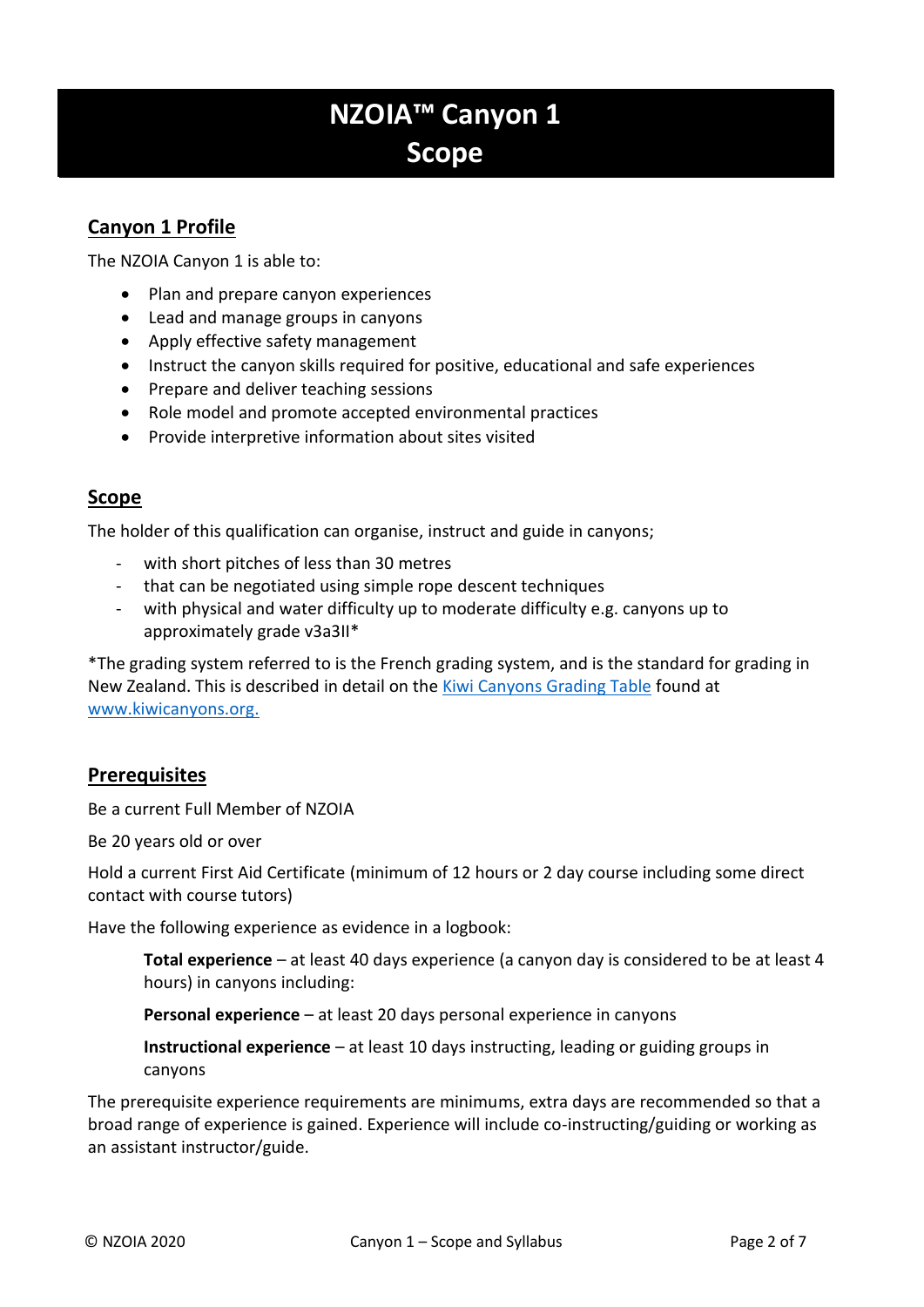# **Registration and Revalidation**

Registration and revalidation with NZOIA provide proof of currency for NZOIA qualification holders.

#### **Progressing to NZOIA Canyon 2**

As the NZOIA Canyon 1 gains more experience, they can progress to gaining the NZOIA Canyon 2 qualification. The steps they can follow include:

- Gaining the experience outlined in the NZOIA Canyon 2 prerequisites
- Attending an NZOIA Canyon 2 training course
- Working with an NZOIA Canyon 2 holder

# **Syllabus**

### **Assessment Notes**

The syllabus outlines what the content of the assessment will include and gives an idea of what assessment tasks the candidate will be asked to complete. All judgements on how the candidate meets the syllabus must be based on current good practice and industry standards.

Assessors use three types of direct evidence to judge a candidate's competency:

- Written questions/assignment
- Questioning and discussion
- Observation of practical tasks

#### **Technical Competence**

#### **1. Demonstrate the care and correct use of canyon equipment and clothing**

The candidate will:

- **1.1** Use equipment that is in good condition, well maintained and is used in accordance with the manufacturer's recommendations and current good practice
- **1.2** Describe the advantages and disadvantages of current equipment and clothing used for canyoning and reasons for choice e.g. wetsuits, shoes, helmets, harnesses, buoyancy aids, ropes, descenders, karabiners and other technical gear
- **1.3** Complete a pre-activity check of equipment and describe how to identify worn equipment e.g. surface wear of ropes, tapes and harnesses, internal damage to ropes, wear and stress to metal of karabiners and descenders, wear and stress to helmets, recommended maximum life for use of equipment
- **1.4** Demonstrate how to pack personal and group equipment for a day trip
- **1.5** List the minimum requirements for a day trip including emergency equipment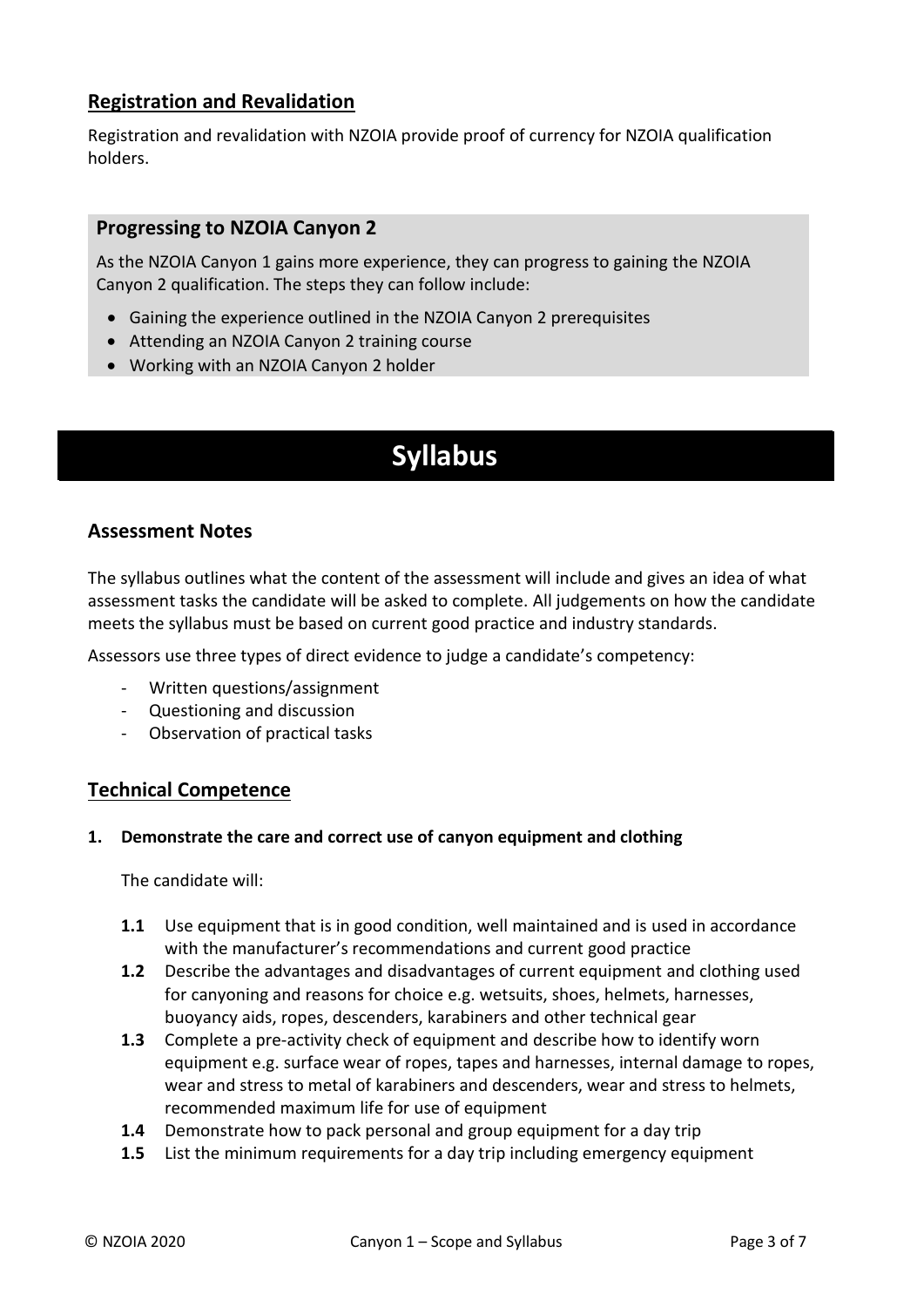#### **2. Demonstrate safe and efficient handling of ropes and packs**

The candidate will demonstrate:

- **2.1** Coiling and uncoiling of ropes, both in and out of rope bags
- **2.2** Using throw bags and throwing ropes
- **2.3** Proper pack management in a canyon environment
- **2.4** How to tie and use knots that are fit for purpose

#### **3. Demonstrate safe and efficient rigging techniques**

The candidate will:

- **3.1** Identify locations in the canyon where rigging is needed
- **3.2** Demonstrate safe and efficient rigging of hand lines, zip lines, abseils, lowering and belay systems using obvious natural or fixed artificial anchors (the candidate will be expected to be able to do this whether the canyon is previously known to them or not)
- **3.3** Identify and describe when releasable systems are required
- **3.4** Demonstrate the rigging of releasable systems
- **3.5** Demonstrate pull-down systems
- **3.6** Organise suitable clip-in systems
- **3.7** Organise suitable belay systems
- **3.8** Demonstrate the use of at least two different belay/abseil devices or methods, and describe the advantages and disadvantages of these two devices or methods
- **3.9** Demonstrate proficiency in rope ascending techniques and applications

#### **4. Demonstrate safe and efficient canyon movement techniques**

The candidate will safely and efficiently negotiate water difficulties found in a4/a5 canyons and:

- **4.1** Recognise and describe hydraulic features and the risks associated with water in canyons
- **4.2** Demonstrate moving water swimming techniques
- **4.3** Demonstrate sliding techniques
- **4.4** Demonstrate jumping techniques
- **4.5** Demonstrate safe river crossing techniques and describe the dangers and appropriate use of these techniques

#### **5. Demonstrate canyon rescue skills**

The candidate will demonstrate:

- **5.1** Assisting people through water sections, both calm and turbulent
- **5.2** Rescuing people from turbulent water situations using accepted techniques
- **5.3** Escaping from a canyon using ropes and belay techniques, assisted and unassisted hoists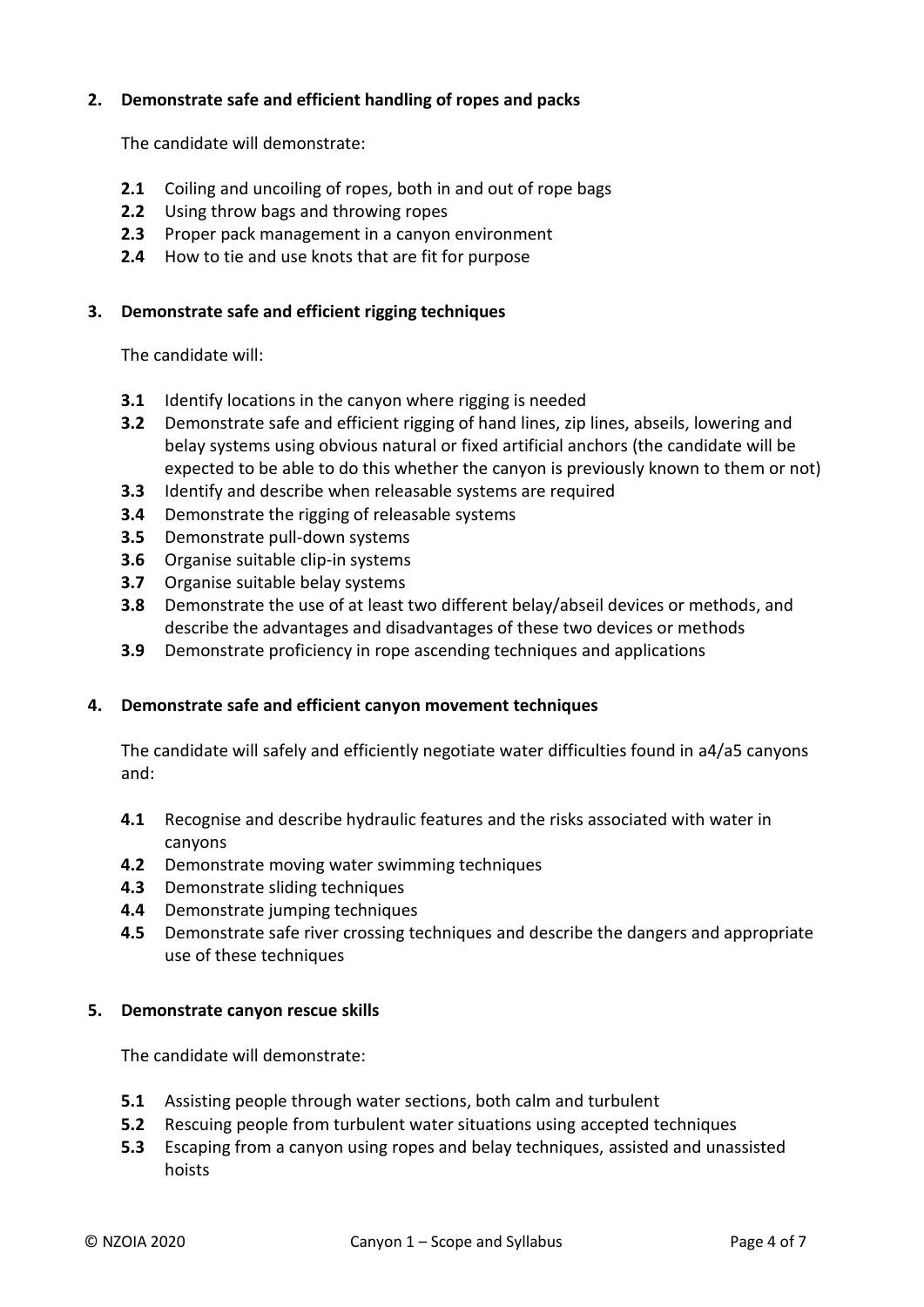#### **6. Demonstrate navigation and route selection skills**

The candidate will demonstrate:

- **6.1** Effective navigation skills and route selection to and from a given canyon
- **6.2** Safe, efficient and appropriate route selection in a given canyon

## **The Environment**

#### **7. Role model and promote accepted environmental practices**

The candidate will:

- **7.1** Demonstrate and/or describe the responsibilities to land owners and other users, including access protocols
- **7.2** Describe the impacts of visitation on a given canyon, including and the impacts of rigging, both fixed and placed anchors
- **7.3** Demonstrate the use of discretion in disseminating information about the location of canyons, access points and vulnerable features
- **7.4** Role model and promote the principles of Leave No Trace including carrying out food scraps and whenever possible, human body wastes

#### **8. Understand the impact of the weather on safety in a canyon environment**

The candidate will demonstrate:

- **8.1** An understanding of general weather patterns affecting New Zealand
- **8.2** Knowledge and use of synoptic weather maps and from a synoptic map make a general forecast about future weather; wind direction and speed, temperature and precipitation
- **8.3** Observing any changes in clouds, temperature and wind direction and anticipate weather conditions
- **8.4** An understanding of the topography and geology of a given canyon and how rainfall or snowmelt is likely to affect water levels

#### **9. Demonstrate and/or describe cultural and environmental knowledge and interpretation of the canyon environment visited**

The candidate will understand, and provide interpretive information about:

- **9.1** The natural and cultural history of the area
- **9.2** The geography and geology of the canyon environment
- **9.3** Local flora and fauna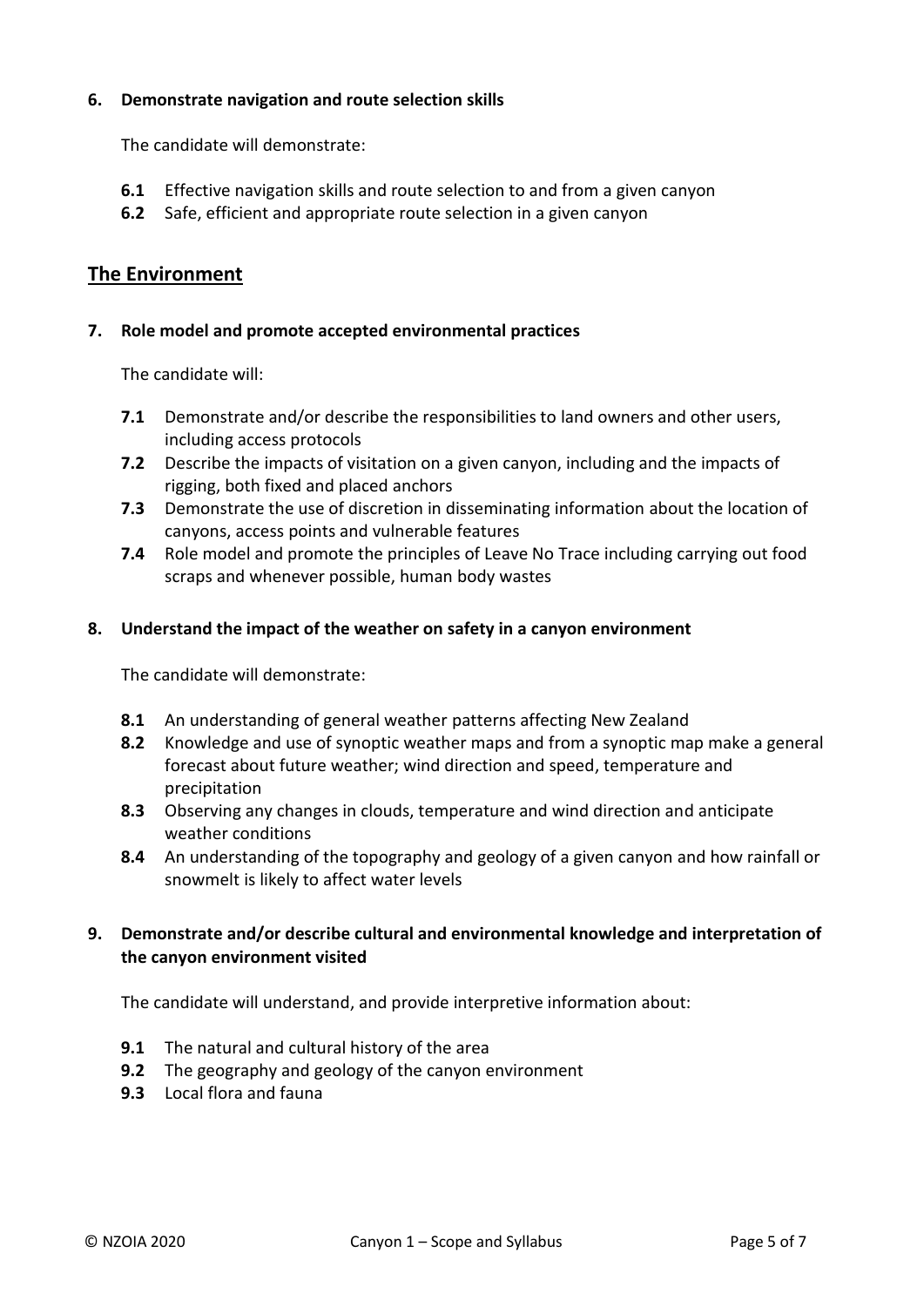# **Group Management and Leadership**

#### **10. Plan and prepare for a canyon experience**

The candidate will prepare a written risk management or activity management plan which includes:

- **10.1** The aims, objectives and purpose of the trip
- **10.2** Route information including; estimated times, emergency and canyon escape routes
- **10.3** Risk and hazard identification and management
- **10.4** Any consent or access issues
- **10.5** A relevant weather forecast and identifies any implications of the weather forecast for the planned trip
- **10.6** Clothing and equipment list for both individuals and the group
- **10.7** Intentions information and emergency contacts
- **10.8** An outline of emergency procedures

#### **11. Understand the nutritional and hygiene requirements for a canyon trip**

The candidate will:

- **11.1** Describe the suitable nutrition required for a canyon trip including hydration considerations
- **11.2** Demonstrate and/or describe hygienic methods of handling, preparing food and preventing water contamination during a canyon trip

#### **12. Lead and manage a group during a canyon trip**

The candidate will demonstrate:

- **12.1** Effective group briefing including; setting boundaries, ground rules, appropriate and effective risk disclosure
- **12.2** Effective management of a group during a canyon trip and approach including; organising group positioning, a suitable communication system and a system for accounting for everyone
- **12.3** Suitable body positioning and spotting techniques
- **12.4** Organise and motivate a group/individual in a canyon environment
- **12.5** Coaching, encouraging, motivating clients to ensure they are interested and engaged, and have a fun and positive experience
- **12.6** Establishing rapport with clients and having an awareness of their emotional, cultural or other needs